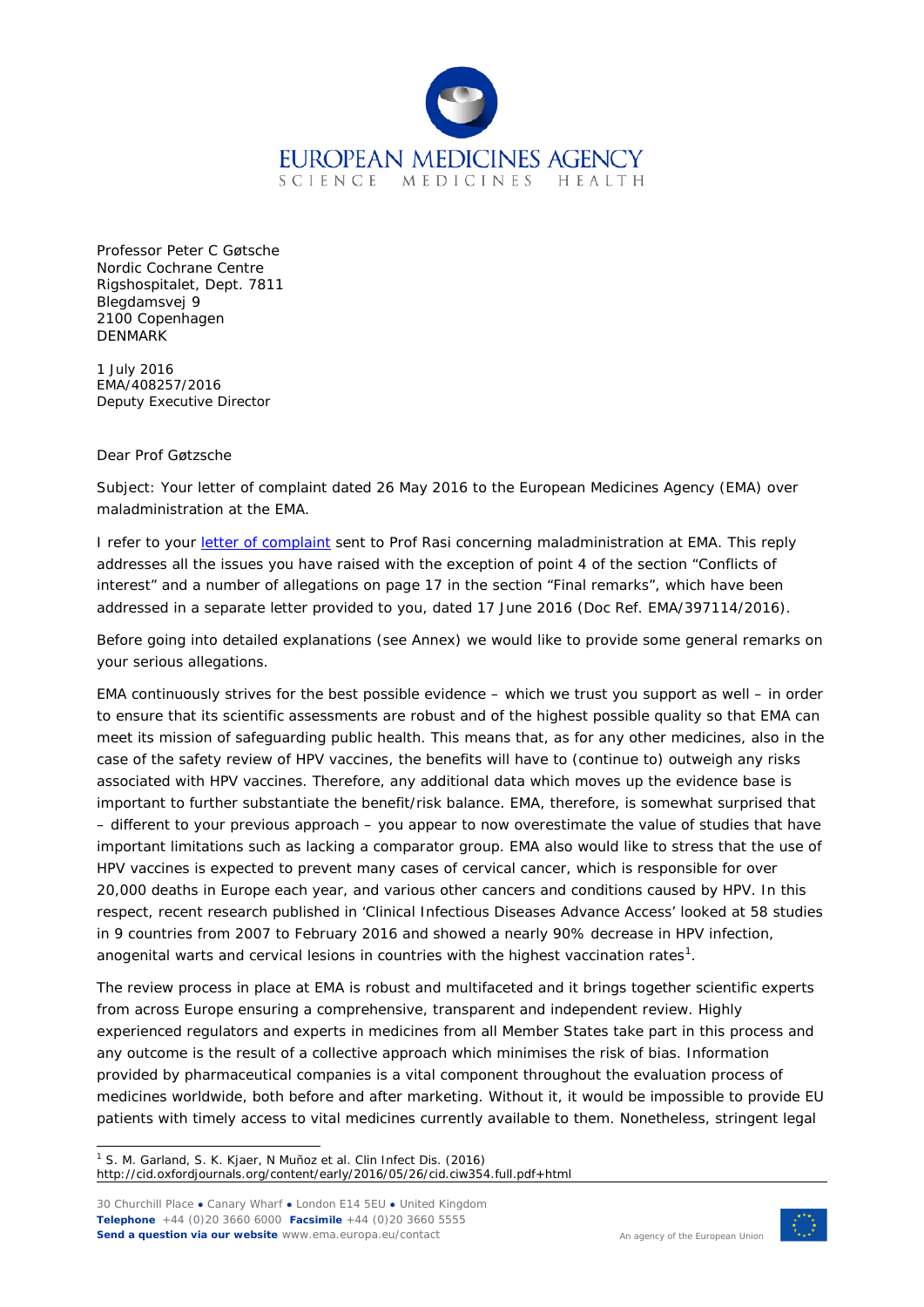and regulatory safeguards are in place to ensure that any information presented by pharmaceutical companies is scrutinised and independently assessed. However, it is important to highlight that the data submitted by pharmaceutical companies is only a part of the data assessed by the EMA scientific committees. The EMA takes into consideration all available information gathered independently through literature and database searches, inputs from expert meetings, advisory groups, scientific committees and working parties, patients and healthcare professionals, or any other data made available to EMA by third parties. Any evidence is assessed in a factual, scientific and objective way.

These high standards were adhered to in the EMA handling of the safety of HPV vaccines. All the evidence provided by experts, which constituted a significant element of all data assessed, was given equal consideration and this included the publications of Dr Louise Brinth and colleagues, the Danish Health and Medicines Agency and the Uppsala Monitoring Centre.

Any scientific recommendation reached by one of the EMA scientific committees is always summarised in the published assessment report. Although the published report cannot contain all the data that the scientific committee looks at, it is a comprehensive summary of all the data assessed, which highlights the most relevant evidence in support of the scientific committee's conclusions. In addition, EMA makes all available information that its holds accessible upon request. Before release of any such documents, EMA has to ensure to meet its legal duty to protect the privacy of clinical subjects and any commercially confidential information. This means that wherever necessary some information will be redacted to protect individuals as well as intellectual property.

EMA has clear rules on the handling of potential conflicts of interests of scientific committee members and experts which have been in place for many years and which are regularly reviewed and have been strengthened over time to ensure that experts and scientific committee members do not have any interests, financial or other, that could affect their impartiality. Similar arrangements exist for EMA staff. In this context we would like to refute the allegations made against Prof Guido Rasi and Dr Julie Williams as they are unsubstantiated and false. A detailed explanation is given hereafter as well as in the separate letter dated 17 June 2016. EMA's approach to conflicts of interests is a balanced approach aiming to effectively restrict the involvement of experts with possible conflicts of interests in the EMA's work while maintaining EMA's ability to access the best available expertise. We would like to confirm that the declarations of interests and curriculum vitae of all experts are published on the EMA's website in the interest of transparency and to foster trust in the regulatory system.

As I am sure you understand confidentiality allows reviews to be carried out without undue external influences. However, the need for life-long confidentiality can by no means be compared to an imposition of life-long secrecy as it does not prevent experts who disagree with a collegial decision to discuss their disagreements in public, provided that they shall make clear that the views expressed are their own and not those of the concerned scientific committee, and that they do not disclose commercially confidential information.

We would like to stress that transparency is at the heart of EMA and that EMA has been at the forefront of efforts to continuously increase transparency about medicines regulation; we believe it helps to ensure that the general public receives the necessary information to make informed decisions. The latest milestone in EMA's ongoing efforts to increase transparency is the imminent publication of clinical data for medicines that have been evaluated by EMA, with the first clinical reports expected to be published as of September 2016 onwards.

Please rest assured that EMA constantly monitors the safety and effectiveness of these vaccines, as with all medicines, it will continue to assess any new information as it becomes available, and will consider any regulatory action as considered needed on the basis of such new information.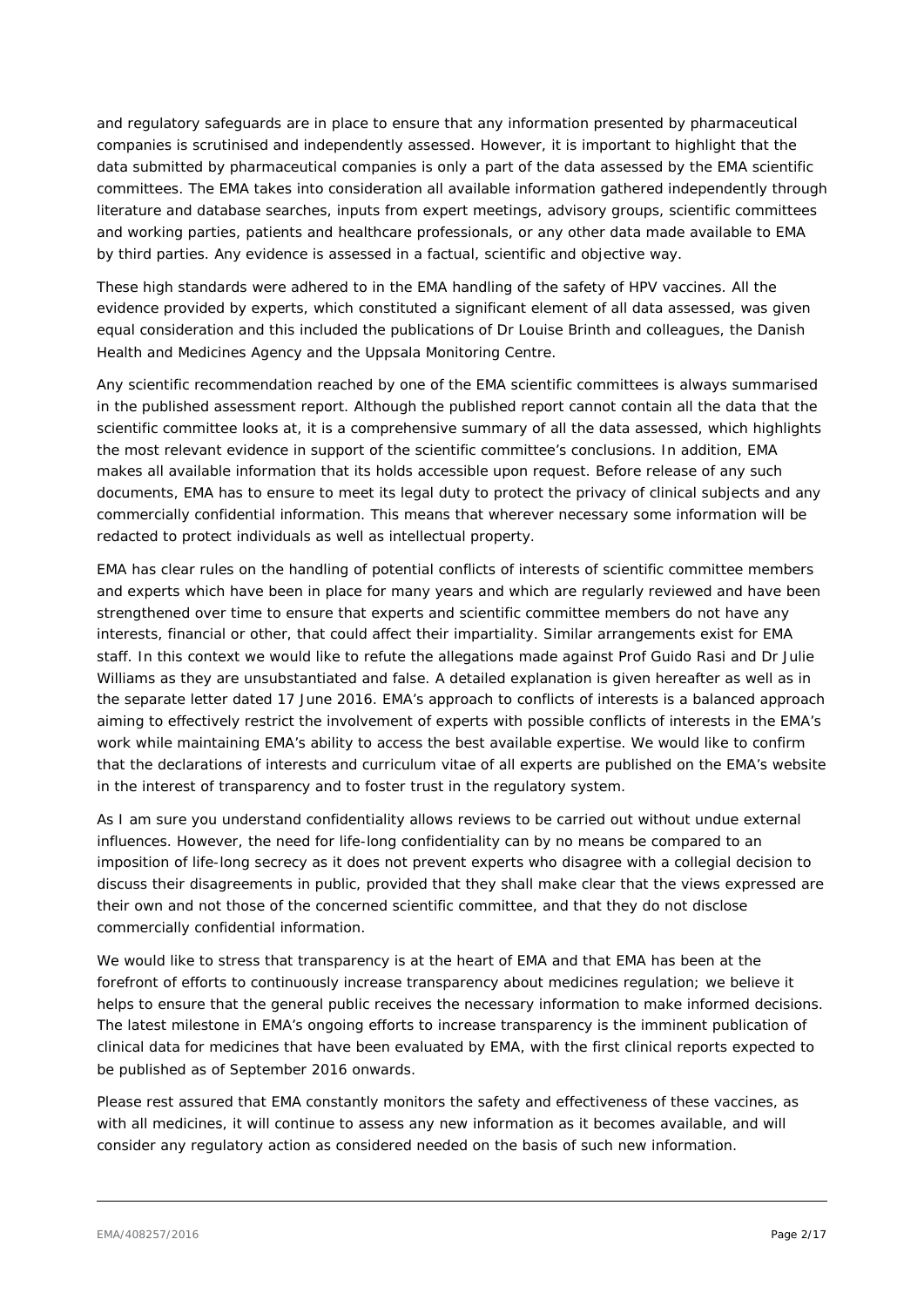We trust that the information and clarification provided has adequately addressed the points raised in your letter and we hope that our response supports EMA as a scientific body that is open and accountable to EU citizens. Please also note that EMA will publish this reply for the sake of transparency.

Yours sincerely,

Noël Wathion Deputy Executive Director

CC: Karsten Juhl Jørgensen, Deputy Director of the Nordic Cochrance Centre, Rigshospitalet Tom Jefferson, Honorary Research Fellow, Centre for Evidence Based Medicine, Oxford OX2 6GG Margrete Auken, MEP (The Greens/European Free Alliance) Louise Brinth, PhD, MD, Danish Syncope Unit, Frederiksberg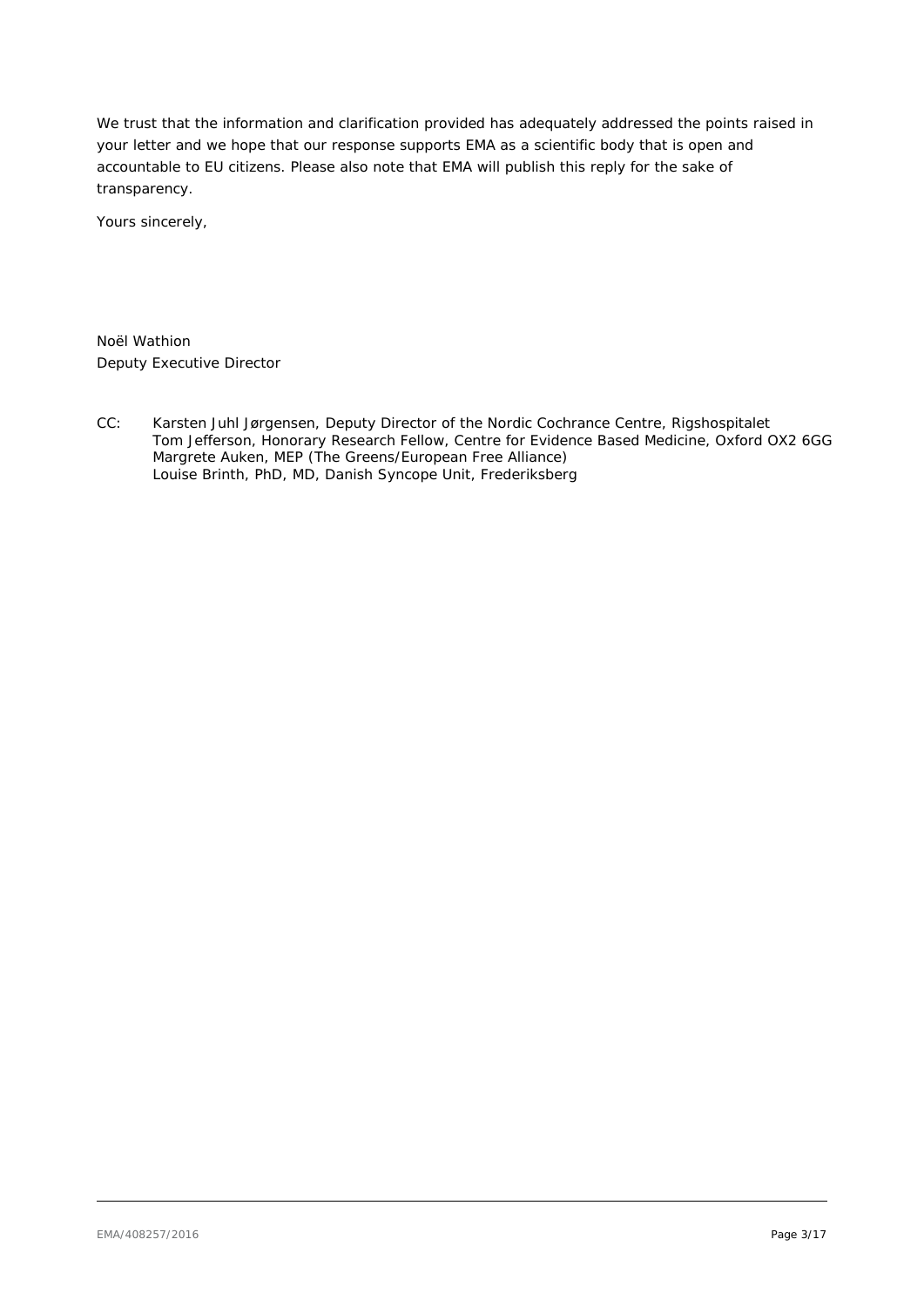### **Annex**

This annex addresses point by point the issues raised in the complaint letter.

First some clarification is provided on the terminology used in the EMA response.

The PRAC assessment report referred to in the EMA response is the report that summarises the PRAC assessment and conclusions and is published on the EMA website. This is referred to in the complaint letter as the "official EMA report".

The "Briefing note" referred to in the EMA response is the document that is provided to the scientific advisory group (SAG) participants detailing the procedural aspects and steps, with the (Co)- Rapporteurs' Preliminary assessment reports as attachments.

### Outline of the case

Firstly the EMA would like to outline the procedural steps of a referral review, the documents that are produced at the different steps and their purpose.

For every safety referral, EMA and its scientific committees follow certain procedural steps which are clearly defined. Questions and answers regarding the operational aspects of the procedure are published on the EMA website.

In particular, the published timetable for the referral procedure on HPV vaccines outlines the procedural steps and their timing<sup>[2](#page-3-0)</sup>.

Once a safety referral is initiated, the EMA Pharmacovigilance Risk Assessment Committee (PRAC)<sup>[3](#page-3-1)</sup>, which carries out the assessment, nominates from among its members so-called (Co)-Rapporteurs who take the lead in the scientific assessment and who have the task of thoroughly assessing the data and draft their recommendations which is then shared with all PRAC members. In the case of the HPV vaccines, the PRAC appointed the UK PRAC member Julie Williams as Rapporteur, as well as two Co-Rapporteurs, Qun-Ying Yue, the Swedish PRAC member and Jean-Michel Dogné, the Belgian PRAC member. When appointing (Co)-Rapporteurs their and their team's scientific expertise is taken into consideration.

As a first step, the PRAC prepares a list of questions (LoQs), which is sent to the marketing authorisation holders (MAHs), and should be answered within a certain timeframe depending on the urgency of the matter. Once adopted at the start of a procedure the LoQs is published. $4$ 

Once the MAH(s) submits the responses these are shared with every member of the PRAC. In the case of the HPV vaccines members also received the results of the EudraVigilance search, the published literature review including the Brinth articles, and any additional data (Danish report which included UMC data, Dutch LAREB report and data submitted by the public). Based on the responses each (Co)- Rapporteur prepares a preliminary assessment report, which is made available to all committee members to comment. In case a scientific advisory group (SAG) is held the preliminary assessment reports are shared with the SAG as part of the Briefing Note. In case of the HPV vaccines the SAG

<span id="page-3-0"></span>2

[http://www.ema.europa.eu/docs/en\\_GB/document\\_library/Referrals\\_document/HPV\\_vaccines\\_20/Procedure\\_started/W](http://www.ema.europa.eu/docs/en_GB/document_library/Referrals_document/HPV_vaccines_20/Procedure_started/WC500189478.pdf) [C500189478.pdf](http://www.ema.europa.eu/docs/en_GB/document_library/Referrals_document/HPV_vaccines_20/Procedure_started/WC500189478.pdf)

**PRAC** 

<span id="page-3-1"></span>http://www.ema.europa.eu/ema/index.jsp?curl=pages/about\_us/general/general\_content\_000537.jsp&mid=WC0b01ac 058058cb18 <sup>4</sup>

<span id="page-3-2"></span>[http://www.ema.europa.eu/docs/en\\_GB/document\\_library/Referrals\\_document/HPV\\_vaccines\\_20/Procedure\\_started/W](http://www.ema.europa.eu/docs/en_GB/document_library/Referrals_document/HPV_vaccines_20/Procedure_started/WC500189477.pdf) [C500189477.pdf](http://www.ema.europa.eu/docs/en_GB/document_library/Referrals_document/HPV_vaccines_20/Procedure_started/WC500189477.pdf)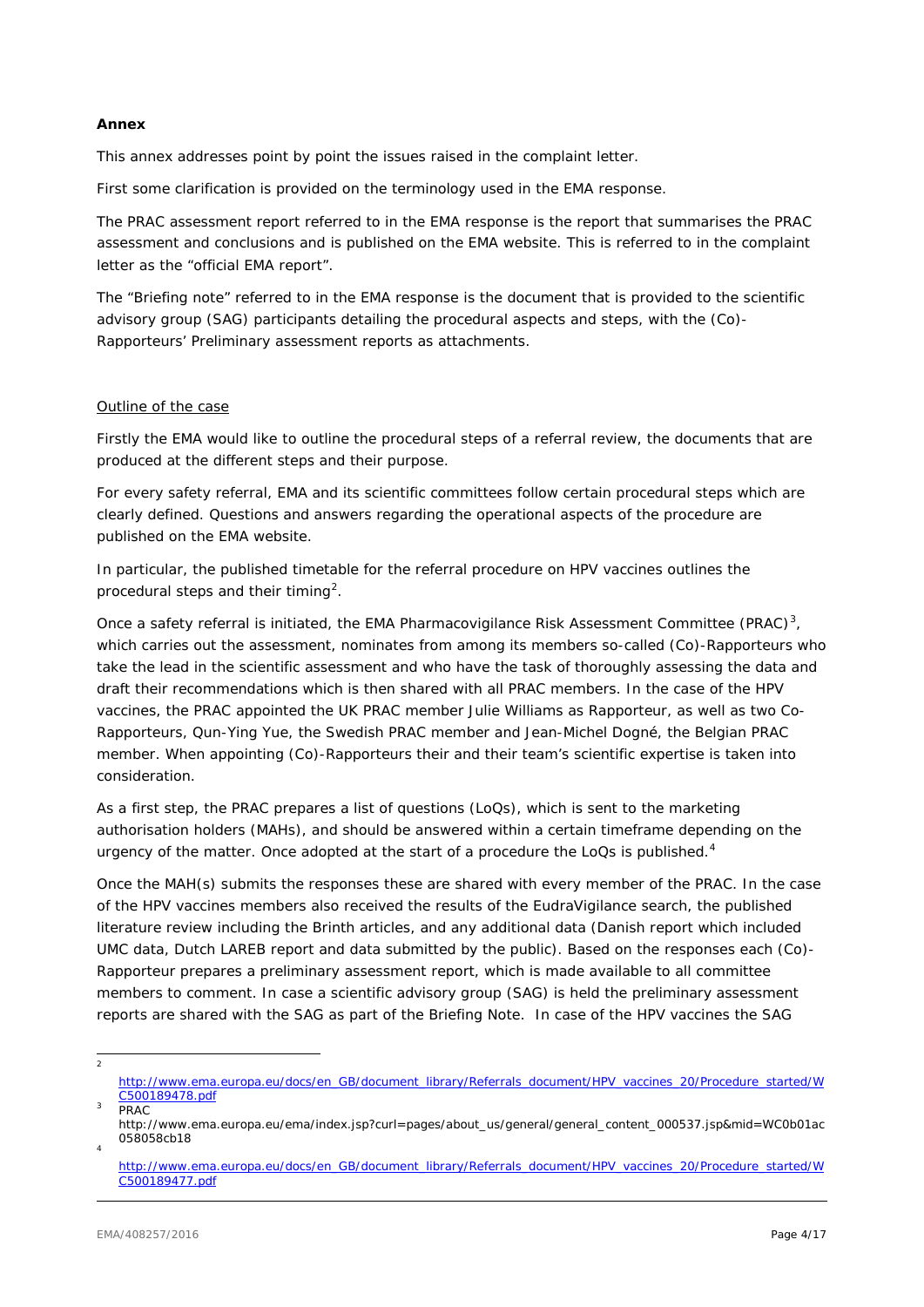Vaccines was convened, which is a standing group of leading experts in the field of vaccines and vaccine safety. It was created in 2012 to provide the EMA scientific committees (e.g. CHMP or PRAC) with an expert view to complement the expertise of the regulatory network (i.e. the scientific committees and their working parties). Its composition is fixed but on a case by case basis it can be complemented with *ad hoc* experts (non-core members) in a particular disease or with expertise on an issue for which the committees requested advice. The final composition of the SAG depends on experts' availability and on their declared conflicts of interests. The final list of experts is endorsed by the committee(s).

In case of the HPV vaccines, the SAG conclusions were made available to all PRAC members. The SAG Chair reported back to the PRAC and all members had the opportunity to raise questions about the discussions and conclusions of the SAG, as per the process. In addition, the SAG conclusions were taken into account in the (Co)-Rapporteurs Updated assessment reports which were also made available to all PRAC members and to the MAHs.

For any of the steps, the assessment reports set out only the preliminary conclusions of the (Co)- Rapporteurs at that point in time. These reports in no way bind the PRAC to its final conclusions, which take into account the views expressed by all PRAC members, the uncertainties identified during the procedure and responses to scientific questions posed by the PRAC, and are developed on the basis of the overall body of evidence available at that moment.

In its evaluation the PRAC reviewed published research including the Brinth articles, data from clinical trials and reports of suspected side effects from patients and healthcare professionals, as well as epidemiological data supplied by EU Member States (Danish report which included UMC data, Dutch LAREB) and from EudraVigilance (the European pharmacovigilance database) in relation to the complex regional pain syndrome (CRPS) and postural orthostatic tachycardia syndrome (POTS). The PRAC also took into account the SAG Vaccines responses to the PRAC questions, and also detailed information received from the public including a number of patient groups.

The PRAC reached its scientific recommendation by consensus following plenary discussion. This recommendation was presented in the final PRAC assessment report which summarised all the data assessed by the committee in support of the PRAC conclusions. The PRAC recommendation was subsequently forwarded to the Committee for Medicinal Products for Human Use (CHMP) who issued its opinion following a review and a plenary discussion. Finally the Commission Decision was issued by the European Commission and the referral procedure was concluded.

It has to be noted that all the documents generated during the review are considered confidential during the course of the procedure. However, they are available upon request (via the access to documents route) once the procedure has concluded and the European Commission has issued its final decision. Through this process, EMA has repeatedly made these documents available to members of the public since the conclusion of the procedure.

In relation to the Brinth *responsum* cited in your letter, please note that EMA did not receive this document from Dr Brinth directly but was made aware of it by the Danish Medicines Agency (DHMA).

### Brinth's observations

1. Some of the comments made in the Brinth *responsum* document suggest that there are several aspects of the PRAC discussion regarding the Brinth publications that appear to have been misunderstood; for example, the methodology of case series has important limitations as it lacks a comparator group and is also known to be vulnerable to selection bias, regardless of who conducts the analysis. The latter remains an issue with these case series despite efforts to minimise this; another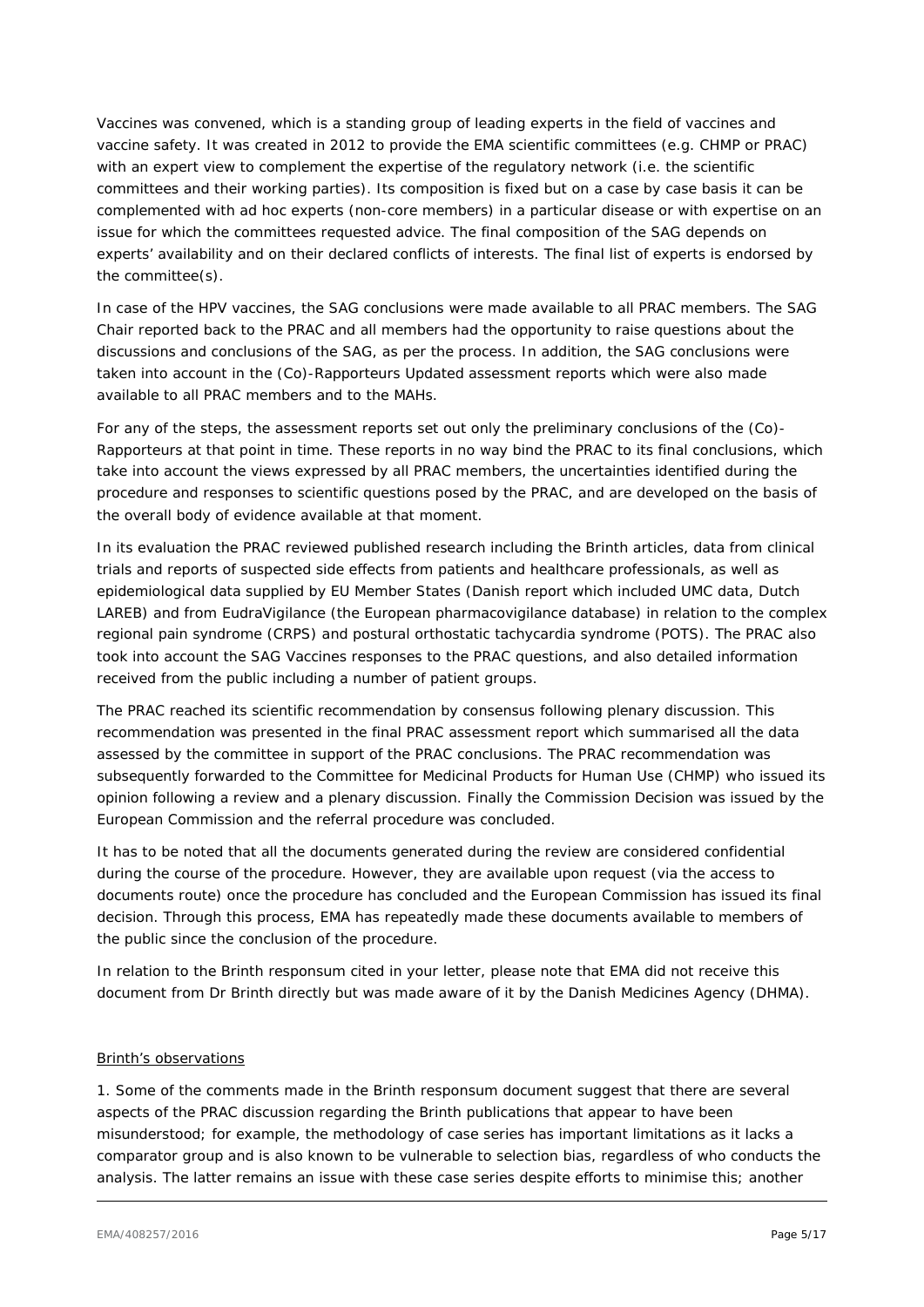example is the potential of misinterpretation of data due to the likelihood of recall bias, which is something inherent to the methods used, and is partly driven by patient awareness. EMA respectfully disagrees with your claim that "*EMA's allegations constitute guesswork ("apparently"), are pejorative and come close to an accusation of scientific misconduct*". EMA's position, as discussed above, is not based on "*guesswork"* but rather objective considerations. Moreover, nothing in the EMA's position is either intended to or may be construed as pejorative or an accusation of any type of misconduct.

2. Regarding the Uppsala Monitoring Centre (UMC) analysis, note that their data is based on VigiBase (the WHO Global ICSR Database System), which includes spontaneous reports. Although there is an imbalance in the absolute numbers of reports of POTS/CRPS with HPV versus non-HPV vaccines, the difference was not statistically significant and only when a lowered threshold for significance was used were 'asthenic conditions' HLT (High Level Term) significantly different. The PRAC assessment reflects these findings of interpretation of the data in the UMC analysis. The EMA committees raise limitations with studies, regardless of who conducted them, and regardless of whether those are inherent limitations in the chosen methodology.

Further remarks on different levels of reporting between countries are included in the PRAC assessment report. Increased media attention was proposed as a potential cause for the imbalance in reporting; the pharmacovigilance centre LAREB data report independently proposed this explanation, as well as the experts convened in the SAG Vaccines.

3. In this point the EMA report may have been misunderstood; the phrase *"Chronic fatigue syndrome (CFS) has been reported constantly since 2009"*, means that the event has been continuously recorded over a period of time and does not contain a judgement on the intensity of the reporting.

4. Regarding your comment about discrepancies between EMA and the Danish reports in the way adverse events were classified please note that the PRAC has used the GVP definition of serious adverts events (SAEs) in order to classify the adverse events: "*An adverse reaction which results in death, is life-threatening, requires in-patient hospitalisation or prolongation of existing hospitalisation, results in persistent or significant disability or incapacity, or is a congenital anomaly/birth defect*". Most symptoms of CRPS and POTS are non-specific, meaning that they are difficult to diagnose both in the general population and in vaccinated individuals and some symptoms may overlap with chronic fatigue syndrome (CFS). Many of the reports of POTS considered in the referral have features of chronic fatigue syndrome and some patients have been diagnosed with both POTS and chronic fatigue syndrome, an observation which was also supported by recent publications (Brinth et al, 2015). Indeed, reports of other symptoms/signs were also taken into consideration, provided that there was a suspicion of POTS or CRPS in line with the scope of the referral.

For this analysis, reports that did not fully meet the diagnostic criteria for these syndromes were also considered also taking into account underreporting. A very conservative approach was used including also reports that may not have been true POTS or CRPS under the definitions. Even with this approach no link to the vaccines could be identified. One element that emerged clearly from this assessment is that individual cases did not show a consistent pattern regarding time-to-onset following vaccination or clinical characteristics.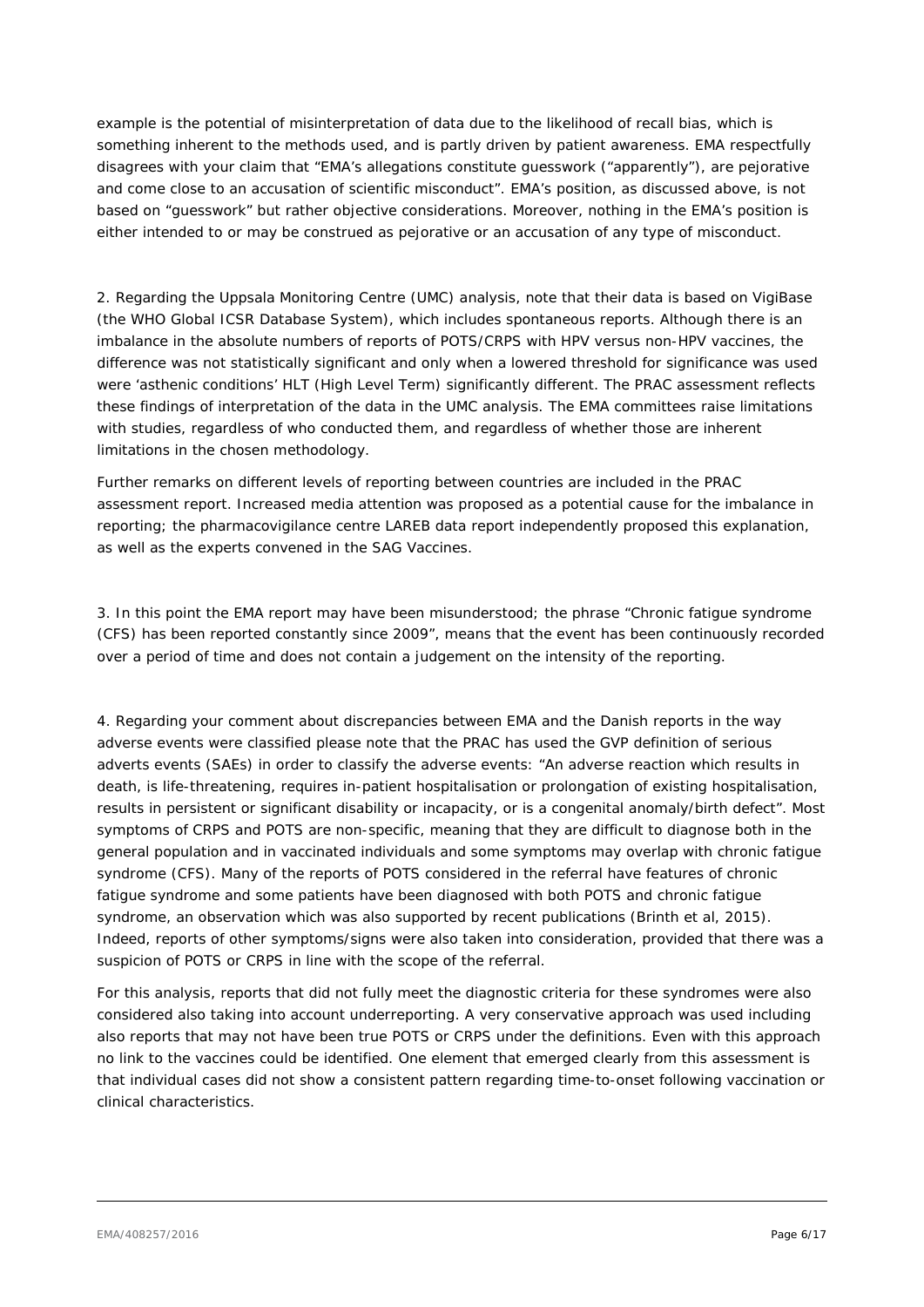5. As explained above, the SAG Vaccines was consulted on specific questions that the PRAC put to them. The SAG does not release any minutes document after its meeting, however both the PRAC questions and the SAG responses are inserted *verbatim* in the PRAC assessment report published on the EMA web site<sup>[5](#page-6-0)</sup>.

Divergent views are only reflected in the document where consensus cannot be reached on a given question. In the case of the HPV vaccines referral, all SAG experts who were allowed to contribute without restrictions endorsed the final responses by consensus. Experts with declared interests could only participate during the discussion and were neither allowed to contribute to the final conclusions of the SAG nor comment on the written SAG response document. This is in line with, and further detailed in, the Mandate, Objectives and Rules of Procedure document of the SAG, which was followed as usual. This document is available on the EMA website together with other supportive documents<sup>[6](#page-6-1)</sup>.

In order to reach its conclusion that the evidence does not support that HPV vaccines (Cervarix, Gardasil, Gardasil 9, Silgard) cause CRPS or POTS, PRAC took into account the totality of the available information and this is reflected in the assessment report. The benefits of HPV vaccines therefore continue to outweigh their risks. The PRAC focused specifically into looking closely at CRPS and POTS in this review. As regards your comment that "the minutes of the [EMA] meetings are not released", this is incorrect: documents held by EMA are either proactively published on our website (including minutes of CHMP and PRAC meetings) or released in response to requests for access to documents, subject to the exceptions set out in Article 4 of Regulation (EC) No 1049/2001. This also applies to documents from SAGs. EMA cannot, therefore, agree that "*this* [is] *a very strange, unscientific and undemocratic approach*".

As the European Commission asked the PRAC in the Notification letter whether any other measures needed to be considered, it is the responsibility of the PRAC, the (Co)-Rapporteurs, and all the members to discuss this question and give its opinion. The PRAC specifically asked the SAG Vaccines to discuss the feasibility of performing further studies with the potential to provide robust and meaningful results within existing data sources in Europe. The response from the SAG Vaccines is included *verbatim* in the PRAC assessment report<sup>[7](#page-6-2)</sup> as mentioned above. The SAG response does not preclude any other research centre, academic institute or national authority from conducting its own studies, should they decide to do so. It should be noted that it is outside of EMA's (or its committees) remit to recommend public health authorities to conduct (or not) research studies in any field.

The EMA respectfully disagrees with your opinion that a life-long obligation for professional secrecy imposed on experts participating in EMA working groups and scientific advice groups is "extreme", "absurd", illegitimate and contrary to public interest and undermining the legitimacy of the EMA.

The professional secrecy obligation is set forth in Article 76 Regulation (EC) No 726/2004, which governs the activities and functioning of EMA. This obligation is imposed on EMA staff, members of the EMA Management Board, members of EMA scientific committees and experts, including experts who are members of SAGs and *ad hoc* expert groups established to provide scientific advice experts views in relation to ongoing regulatory procedures, such as the HPV referral in question.

<span id="page-6-0"></span>5

[<sup>\(</sup>http://www.ema.europa.eu/docs/en\\_GB/document\\_library/Referrals\\_document/HPV\\_vaccines\\_20/Opinion\\_provided\\_b](http://www.ema.europa.eu/docs/en_GB/document_library/Referrals_document/HPV_vaccines_20/Opinion_provided_by_Committee_for_Medicinal_Products_for_Human_Use/WC500197129.pdf) [y\\_Committee\\_for\\_Medicinal\\_Products\\_for\\_Human\\_Use/WC500197129.pdf\)](http://www.ema.europa.eu/docs/en_GB/document_library/Referrals_document/HPV_vaccines_20/Opinion_provided_by_Committee_for_Medicinal_Products_for_Human_Use/WC500197129.pdf) 6

<span id="page-6-1"></span>[http://www.ema.europa.eu/ema/index.jsp?curl=pages/contacts/CHMP/people\\_listing\\_000116.jsp&mid=WC0b01ac0580](http://www.ema.europa.eu/ema/index.jsp?curl=pages/contacts/CHMP/people_listing_000116.jsp&mid=WC0b01ac058058f32e) [58f32e](http://www.ema.europa.eu/ema/index.jsp?curl=pages/contacts/CHMP/people_listing_000116.jsp&mid=WC0b01ac058058f32e)

<span id="page-6-2"></span>http://www.ema.europa.eu/docs/en\_GB/document\_library/Referrals\_document/HPV\_vaccines\_20/Opinion\_provided\_by \_Committee\_for\_Medicinal\_Products\_for\_Human\_Use/WC500197129.pdf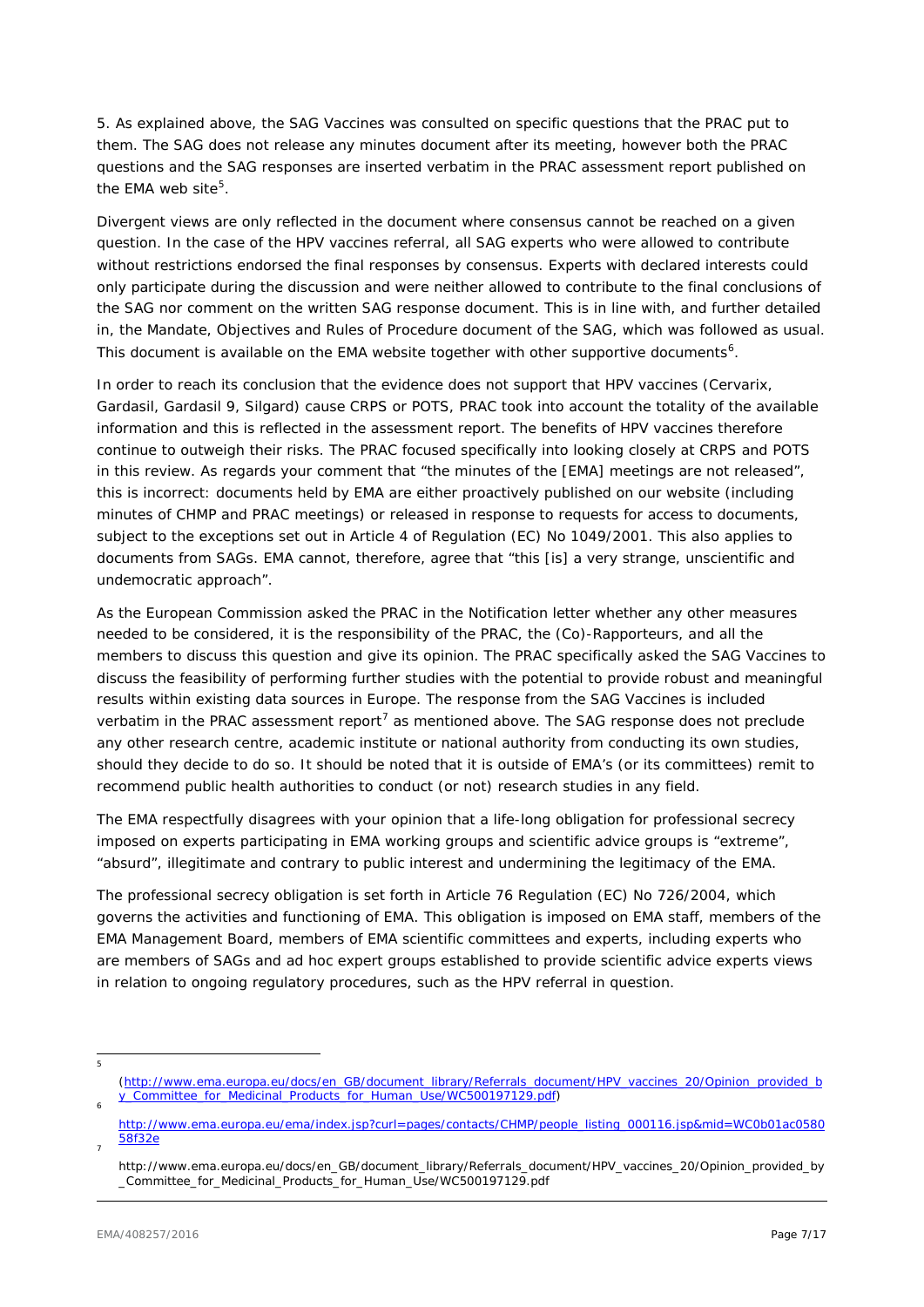Article 76 explicitly provides that the obligation for professional secrecy applies "*even after their duties have ceased*". This Article reflects the more general secrecy obligation imposed on all EU officials, including EMA staff, by Article 339 of the Treaty on the Functioning of the European Union not to disclose information of the kind covered by the obligation of professional secrecy, even after their duties have ceased. The above confidentiality obligations are transposed and further clarified by Article 17 of the "Regulations and Rules applicable to officials and other servants of the European Union (Staff Regulations)" and the "EMA Guidance on Confidentiality and Discretion" (Section 3 of the EMA Code of Conduct).

However, we argue that there are two common sense exceptions to the above rule: a) the relevant information may become public at some point in time and the secrecy obligation would thus become devoid of its purpose; b) the experts who disagreed with a collegial decision may discuss their disagreement in public, provided that they make clear that the views expressed are their own and not the view of the committee and that they do not disclose commercially confidential information. This last remark should hopefully address your observations concerning "*a life-long secrecy clause that prevents them* [the experts] *from discussing their disagreements in public*".

6. Regulatory agencies work by assessing data provided by pharmaceutical companies, in addition to any other available evidence irrespective of the source of information. Pharmaceutical companies have legal obligations to fulfil when submitting data to regulatory agencies for review and this is defined in the legislation. The MAHs are the owners of data from clinical trials and data in their safety databases; these data are crucial in any assessment and cannot be ignored. For any referral procedure the data submitted by the pharmaceutical companies will always be assessed by the (Co)-Rapporteurs who then do their own assessment, may ask additional questions or pose requests for further analysis/data to the MAHs. This is described in the Q&As documents regarding referral procedures. As mentioned above, in case of the HPV referral, the responses to the LoQs from the PRAC were submitted by the MAHs to all PRAC members. In the questions, the MAHs were asked specifically to analyse the data and provide an evaluation of the results.

The data submitted by the MAHs is only one part of the data assessed by the Committee. A search of the EudraVigilance database and the published literature were also conducted independently by EMA and by the assessing teams, and have been discussed thoroughly during the procedure. It may be noted that some of the data may overlap, for example EudraVigilance may contain individual case safety reports submitted by MAHs, as well as others.

All data reviewed by the PRAC can be made available to the public following requests for access to documents, as per the EMA policy.

7. All PRAC members had the opportunity to comment in writing during the commenting phase (see timetable of procedure). In addition PRAC members had the opportunity to discuss any concerns they might have had in the plenary PRAC meetings at the start of the procedure (July 2015), at the time of adoption of the questions to the SAG Vaccines (Oct 2015) and at the conclusion of the procedure (Nov 2015). SAG responses to questions are always made available to committee members, and, as is always the case, PRAC members had the opportunity to question the SAG chair in person when he presented the SAG responses to the PRAC plenary meeting. Moreover, Rapporteurs for the referral, assessors and other members of the PRAC attended the SAG Vaccines meeting in person and had the opportunity to ask any questions to participants, including to pharmaceutical companies.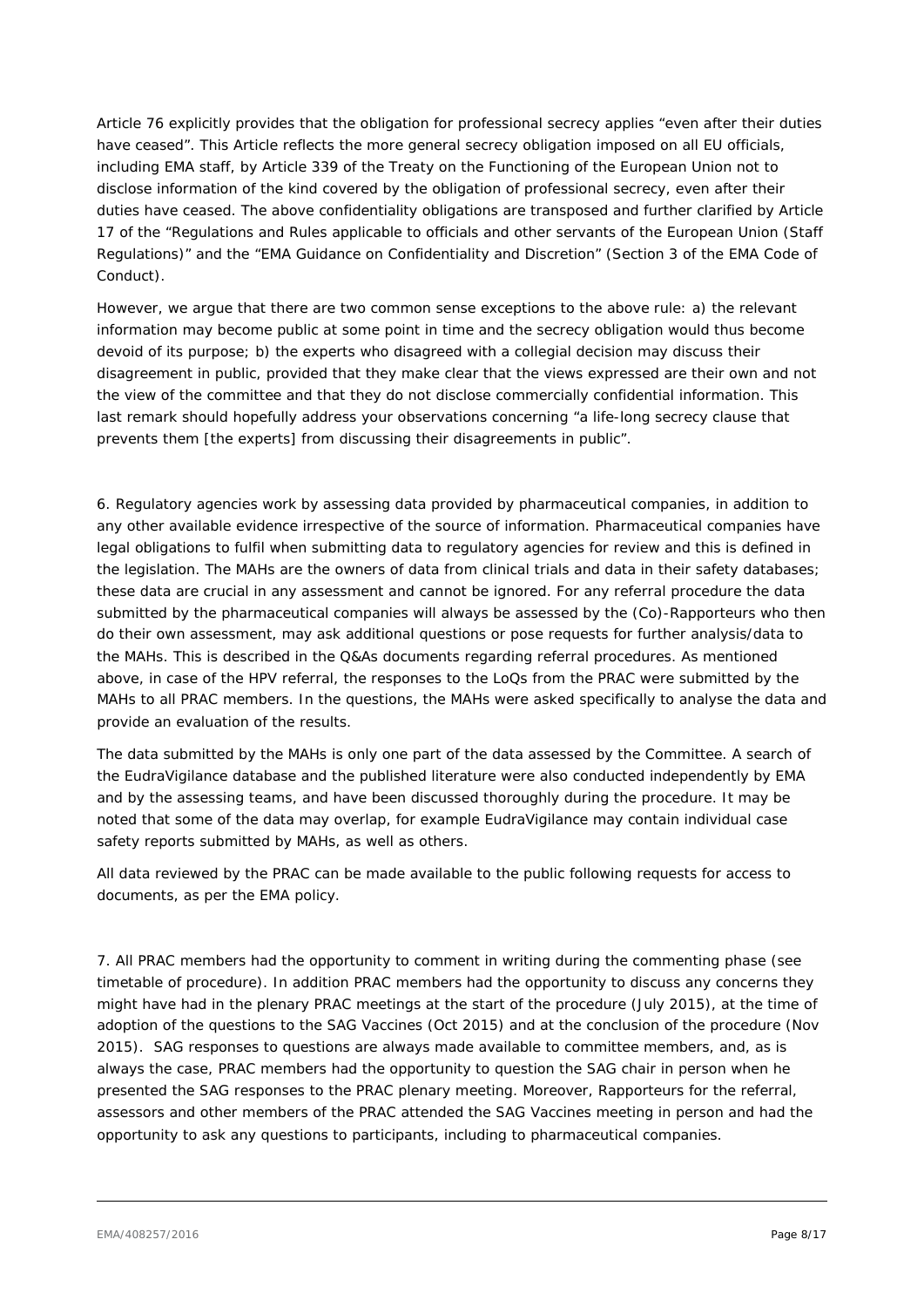It needs to be emphasised that every decision taken by the PRAC -and this is the case for any EMA committees- is a collective decision. This can be reached by majority if there are members that do not agree with the majority conclusions, or by consensus. Members that do not agree with the majority conclusions have to justify the grounds for their divergent position, which are then made public. In this case the PRAC recommendation was adopted by consensus, and any questions or outstanding issues were resolved, which is why the procedure could conclude.

The MAHs' review of post-marketing reports was based on data from the MAHs' pharmacovigilance databases, which include spontaneous reports from healthcare professionals and consumers. It is common practice that when a report is received, the MAH contacts the reporter and tries to retrieve as much medical information as can be shared. However, access to full medical records is not usually granted by treating physicians to manufacturers of medicinal products. A wide strategy to identify potential cases was employed, in addition to identifying reports with an established diagnosis of POTS or CRPS (see also response to point 8 below).

8. It is acknowledged that POTS is characterised by a constellation of symptoms. The PRAC noted that most symptoms of CRPS and POTS are unspecific, making them difficult to diagnose both in the general population and in vaccinated individuals. The PRAC report clearly states that in order to identify possible cases of undiagnosed CRPS and POTS, the MAHs were requested to use common search strategies, which also used an algorithm to identify reports with combinations of signs and symptoms common in CRPS or POTS, even if the reports did not include an established diagnosis of POTS or CRPS. This strategy is meant to retrieve more cases, not fewer, which is the conservative approach used in pharmacovigilance. There seems to be a misunderstanding in Brinth's statement and in the comment from the requester: the word "common" is used in the report as *"shared by two or more people or things"*, not as *"occurring, found, or done often"* i.e. the search strategies were shared between the MAHs to enable the comparison of data.

The clinical details of all reports were individually evaluated by the MAHs to determine if the established criteria of CRPS and POTS were fulfilled, and then reviewed by the (Co)-Rapporteurs. The MAHs were asked to clearly describe case detection methods and discuss whether the reported cases fulfilled published or recognized diagnostic criteria. In the case of POTS the Sheldon and colleagues  $(2015)^8$  $(2015)^8$  publication and that of Raj  $(2013)^9$  $(2013)^9$  were used for the case definition. During the review of the data provided by the MAHs, the (Co)-Rapporteurs assessed case detection methods for each MAH. Further details on the broad, common search strategies are included in the (Co)-Rapporteurs' assessment reports, previously released and available upon request.

9. For both Cervarix and Gardasil, all studies submitted for the marketing authorisation application were placebo controlled. Placebo consisted in most studies of aluminium-containing solution or of a hepatitis B vaccine (Recombivax HB, used in Gardasil development) or a Hepatitis A vaccine (Havrix, used in Cervarix development).

Study 018 for Gardasil investigated almost 700 subjects using an inactive placebo. The study's primary objective was to evaluate the safety of Gardasil among 9- to 15- year-old boys and girls. This study allowed the comparison of Gardasil with a non-aluminium-containing placebo (all other studies compared the vaccine with aluminium containing placebo, as mentioned). Subjects were also evaluated

<span id="page-8-0"></span><sup>&</sup>lt;sup>8</sup> Sheldon et al, (2015) 2015 heart rhythm society expert consensus statement on the diagnosis and treatment of postural tachvcardia syndrome, inappropriate sinus tachvcardia, and vasovagal syndope. Heart Rhythm 12(6): e

<span id="page-8-1"></span>tachycardia syndrome, inappropriate sinus tachycardia, and vasovagal syncope. Heart Rhythm 12(6): e41-63. 9 Raj SR, (2013) Postural tachycardia syndrome (POTS). Circulation. Jun 11;127(23):2336-42.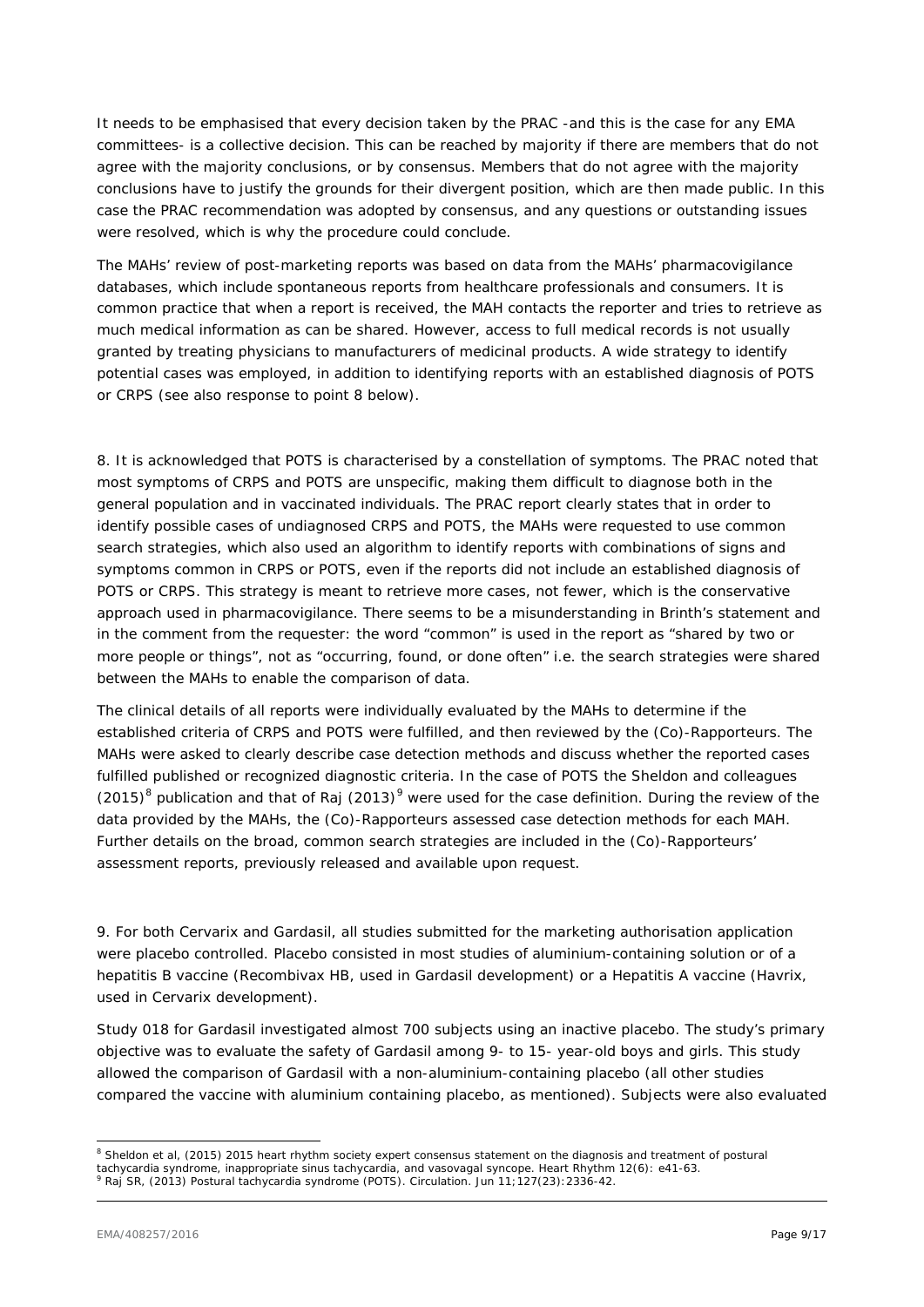for new medical conditions 1 year post vaccination. The data from study 018 was compared with the safety of the antigens and adjuvant as evaluated in the rest of the clinical trials.

Overall there was no significant increase in the reactogenicity following Gardasil vaccination as compared to the non-aluminium containing placebo administration. Local pain, headache, nausea and pyrexia were the most common symptoms observed in both groups. The only major difference noted between aluminium containing placebo and placebo without aluminium was the rate of local pain which was less frequent after non-aluminium-containing placebo administration (45.4% in non-aluminium placebo vs. 75.4% in aluminium-placebo).

For both vaccines development, the use of  $A(OH)_{3}$  (500µg) rather than a true placebo (inactive control) was found acceptable by the CHMP in order to maintain the double blinding of the studies and consequently the validity of data. The use of an active control as placebo (i.e. an unrelated vaccine) was found acceptable from an ethical perspective especially in trials involving children since it confers benefit to subjects randomised to the control group.

The approach taken for both vaccines was found by the CHMP as a reliable way to establish the safety profile of the vaccines at the time of authorisation.

The safety of aluminium as adjuvant is considered well characterised based on data from clinical trials and decades of use with several antigens in different types of vaccines licensed worldwide. On the basis of the scientific assessments performed over the years by EMA<sup>[10](#page-9-0)</sup> and other experts such as from EFSA<sup>11</sup>, FDA<sup>[12](#page-9-2)</sup> and WHO<sup>[13,](#page-9-3)[14](#page-9-4)</sup>, the scientific evidence available to date continue to support the safe and effective use of aluminium adjuvants in vaccines.

In addition non-clinical studies for HPV vaccines, such as conventional studies of safety pharmacology, acute and repeated dose toxicity, local tolerance, fertility, embryo-foetal and postnatal toxicity revealed no potential risk for humans.

Concerning POTS and CRPS, in the review of clinical trial data done for the referral, a total of 60,594 subjects were included for Gardasil/Silgard and Gardasil 9 and 42,047 subjects for Cervarix. No cases of POTS or CRPS were identified in the Cervarix and comparator cohorts. The incidence of POTS and CRPS in the Gardasil/Silgard and Gardasil 9 clinical trials was less than 1 case per 10,000 person-years and comparable in the Gardasil/Silgard/Gardasil 9 and corresponding placebo cohorts, showing that, irrespective of the comparator used, the incidence of POTS and CRPS was very low in the vaccinated group and in line with the estimated incidence of POTS and CRPS in the general unvaccinated population.

10. It is acknowledged that the calculation of the background incidence rate in the relevant age population is difficult. The background incident rates for CRPS were calculated in reference to de Mos and colleagues (2007)<sup>15</sup>. The PRAC used all the available scientific data to reach its conclusions in a fact-based approach. At the same time, PRAC also acknowledged that given the complexity of the syndrome and likely differential practice in approaches to diagnosis and management across countries and centres, reported background incidence may differ between countries.

In reference to the Brinth *responsum*, it is highlighted that there are possibly many more cases that have been referred to the Syncope Unit (the figure of 650 included in figure on page 16), but no

 <sup>10</sup> http://www.ema.europa.eu/docs/en\_GB/document\_library/Scientific\_guideline/2011/07/WC500108657.pdf

<span id="page-9-1"></span><span id="page-9-0"></span><sup>11</sup> http://www.efsa.europa.eu/en/efsajournal/pub/754.htm<br>12 http://www.fda.gov/BiologicsBloodVaccines/ScienceResearch/ucm284520.htm

<span id="page-9-3"></span><span id="page-9-2"></span><sup>13</sup> http://www.who.int/vaccine\_safety/topics/aluminium/statement\_112002/en/index.html

<sup>14</sup> http://www.who.int/vaccine\_safety/reports/Jun\_2012/en/index.html

<span id="page-9-5"></span><span id="page-9-4"></span><sup>&</sup>lt;sup>15</sup> de Mos et al, (2007) The incidence of complex regional pain syndrome: A population-based study, Pain; 129, 12-20.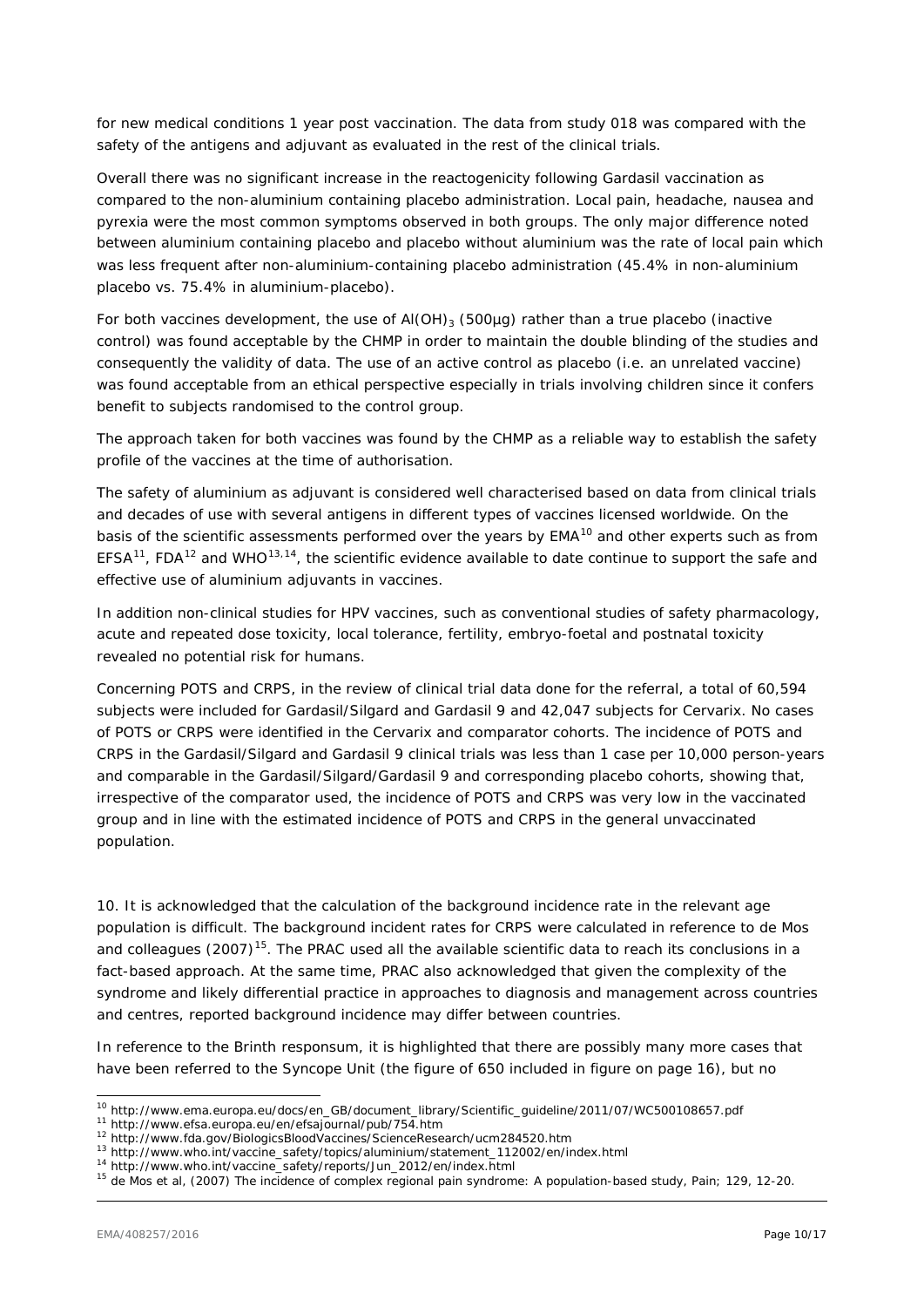further information on these cases and whether or not they occurred in HPV vaccinated individuals have been provided. However, the observed versus expected scenarios for Denmark suggested that the 650 figure included by Dr Brinth is within the range of expected scenarios. Furthermore, as both POTS, CRPS and Chronic fatigue syndrome (CFS) are issues that remain under close scrutiny and will be subject to updated observed versus expected analyses, any further cases reported to regulatory authorities or the MAHs will be factored into future regulatory assessment and decision making.

The approach taken in this referral procedure by applying the observed versus expected analysis allowed the PRAC to use the most sensitive detection of a possible excess of the natural background rates and account for a range of possible under-reporting up to 99%. It should be noted that the PRAC took into account the data from Uppsala Monitoring Centre (UMC) report accordingly.

11. A literature review was conducted by the EMA and in addition by the Rapporteur's teams; the publication search criteria used included the names of the syndromes and the presence of either the mention of the words "vaccine" or "HPV", with associated synonyms.

The list of the publications taken into account has already been released to requestors for access to documents. In the PRAC assessment report, only the most relevant and the most important publications have been referred to, and this list is a subset of the overall list of the publications that have been considered.

EMA respectfully disagrees with your claim that "*EMA has ridiculed and dismissed the research performed at the Danish Syncope Unit in a way that is unfair, misleading, partly erroneous and pejorative*". As already mentioned above, limitations of the studies should be mentioned even when those are innate shortcomings of the methodology used. EMA's position is objective and based on scientific evidence. Nothing in the EMA's position is either intended to or may be construed as pejorative.

# Many redactions by the EMA in its documents are not legitimate

All access to documents requests regarding documents related to the referral on HPV vaccines have been processed in accordance with Regulation (EC) No 1049/2001 regarding public access to European Parliament, Council and Commission documents (the Regulation)<sup>16</sup>, the Rules for the Implementation of Regulation (EC) No 1049/2001 on access to European Medicines Agency documents (the Agency rules)<sup>[17](#page-10-1)</sup> and the European Medicines Agency policy on access to documents related to medicinal products for human and veterinary use (the Agency policy)<sup>[18](#page-10-2)</sup>.

According to the Regulation, EMA can refuse access to documents or redact parts thereof, if one or more of the exceptions provided in Article 4 are applicable. EMA has reviewed the documents released and can confirm that all redactions made in the documents are in accordance with the requirement of the Regulations, in particular Article 4, and in line with the EMA's Policy and Rules. Below are the specific details concerning each of the redactions:

• In accordance with Article 4(1)(b) of the Regulation and the European Union legislation regarding the protection of personal data, all protected personal data were redacted in order to avoid that the disclosure of the document would undermine the privacy and integrity of any individual. EMA, as required by the above provision, read in conjunction with Regulation (EC) No 45/2001, has redacted all health data that could lead to the identification of a natural person. EMA conducted this exercise in light of the sensitive nature of the information at stake, the applicable rule on

<span id="page-10-0"></span> <sup>16</sup> OJ L 145, 31.5.2001, P. 43-48 (http://eur-lex.europa.eu/legal-content/EN/TXT/?uri=CELEX:32001R1049)

<span id="page-10-1"></span><sup>17</sup> EMEA/MB/203359/2006 Rev 1 Adopted

<span id="page-10-2"></span><sup>18</sup> EMA/110196/2006 of 30 November 2010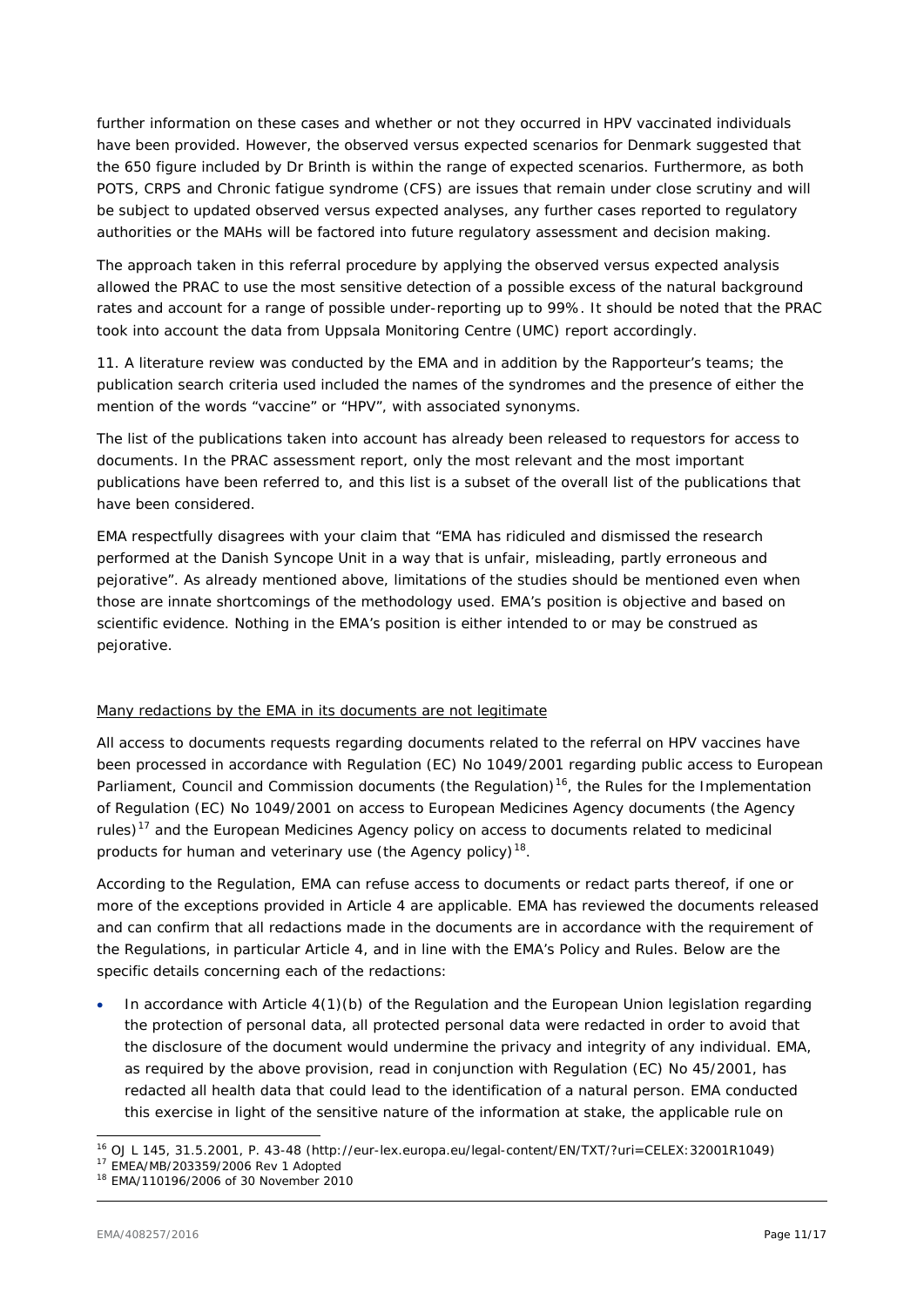processing of health data laid down in Article 10 of Regulation (EC) 45/2001 and regulatory guidelines including for example the provisions of the *Recommendations on the handling of requests for access to Periodic Safety Update Reports (PSURs)*[19](#page-11-0), the minimum personal data to be deleted to ensure anonymisation of the information would require the deletion of information on date of birth, on (reporting) country, the patient identification code. Furthermore, the recommendations provide that *"it should never be possible to identify a natural person from the information disclosed"*. The position adopted by EMA takes into account the advice of the European Data Protection Supervisor (EDPS) regarding the extent to which information received for the purpose of pharmacovigilance, including adverse reactions should be considered personal data in accordance with Article 2 (a) of Regulation (EC) 45/2001.

• As a result, all relevant patient data have been redacted, e.g. patient identification numbers, case report numbers, reporting countries, site numbers and any other information that may lead to the identification of a patient in the context of a patient narrative. However, the information taken into consideration in the assessment reports which does not permit identifying individual patients has not been redacted.

EMA respectfully disagrees with your claim that "it is not possible to identify individual people from a case number". EMA would like to recall that key-coded or merely pseudonymised personal data are still to be considered personal data falling under the scope of the applicable data protection legislation. As authoritatively stated by the Article 29 Working Party, "*pseudonymisation reduces the linkability of a dataset with the original identity of a data subject, as such it is a useful security measure but not a method of anonymization"[20](#page-11-1)* (emphasis added). Moreover, with regard to keycoded data processed in the context of clinical trials, the Article 29 Working Party has also stated that "*The pharmaceutical company has construed the means for the processing, included the organisational measures and its relations with the researcher who holds the key in such a way that the identification of individuals is not only something that may happen, but rather as something that must happen under certain circumstances. The identification of patients is thus embedded in the purposes and the means of the processing. In this case, one can conclude that such key-coded data constitutes information relating to identifiable natural persons for all parties that might be involved in the possible identification and should be subject to the rules of data protection legislation*"[21](#page-11-2). EMA is therefore obliged by the provisions of Regulation (EC) 45/2001 to take any reasonable measure to ensure that sensitive personal data are redacted from documents made accessible to the public in order to guarantee the protection of privacy of patients.

Furthermore, the EMA's practice is to redact personal data of some EMA staff involved in pre- and post-authorisation activities. Personal data includes any elements that permit the identification of EMA staff (e.g. names, email addresses, phone numbers). This is the result of a balancing exercise between the interests of transparency and the interests of the protection of privacy of individuals and in particular concerning the identity of EMA staff members that are part of the EMA secretariat and do not take part in the elaboration of the scientific opinion of the EMA scientific committees. This approach is in accordance with the case-law of the Court of Justice of the EU on the application of the provisions of Regulation (EC) 1049/2001 to documents containing personal data<sup>[22](#page-11-3)</sup> and in line with EMA's policy on access to documents and the *Output of the European Medicines Agency policy on access to documents related to medicinal products for human and* 

<span id="page-11-1"></span><span id="page-11-0"></span><sup>&</sup>lt;sup>19</sup> EMEA/743133/2009 of 23 November 2009<br><sup>20</sup> Cfr. Article 29 Working Party Opinion 05/2014 on Anonymisation Techniques, at p. 20, available at http://ec.europa.eu/justice/data-protection/article-29/documentation/opinion-<br>recommendation/files/2014/wp216\_en.pdf

<span id="page-11-2"></span><sup>&</sup>lt;sup>21</sup> Article 29 Working Party in their Opinion N° 4/2007 on the concept of personal data - WP 136Available at

<span id="page-11-3"></span>[http://ec.europa.eu/justice/data-protection/article-29/documentation/opinion-recommendation/files/2007/wp136\\_en.pdf](http://ec.europa.eu/justice/data-protection/article-29/documentation/opinion-recommendation/files/2007/wp136_en.pdf) <sup>22</sup> Cfr.: Case C-28/08 P "*Bavarian-Lager*"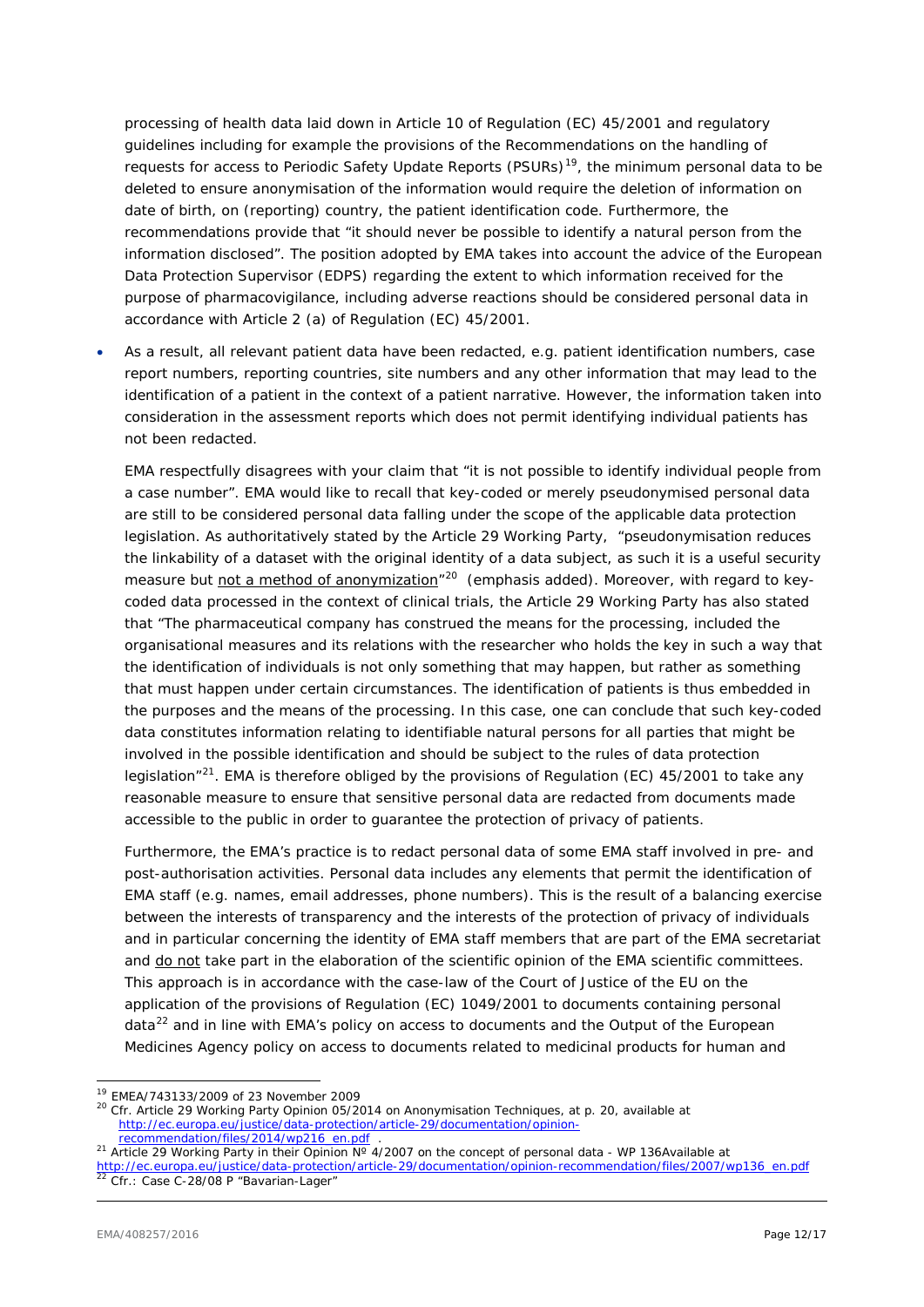*veterinary use*[23.](#page-12-0) However, personal data relating to EMA staff with managerial and official functions is not redacted and their names and contact details are published on the EMA website<sup>24</sup>.

Moreover, the names of committee members involved in the evaluation of medicinal products are considered releasable and the information is proactively published on the EMA website.

- In accordance with Article  $4(2)$  1<sup>st</sup> indent of Regulation (EC) No 1049/2001, commercially confidential information should be redacted in order to avoid that the disclosure of the document would undermine the protection of commercial interests of a natural or legal person, including intellectual property. In this case, doses of vaccines distributed and number of cases per country are considered confidential information regarding sales data. This is in line with the "HMA/EMA recommendations on transparency: Recommendations on the handling of requests for access to periodic safety update reports<sup>"25</sup>. While global sales in the EU are not considered commercially confidential and are not redacted, sales by individual country could disclose sensitive information concerning the company's commercial and business strategies and was considered commercially confidential and redacted in accordance with Article  $4(2)$  1<sup>st</sup> indent of the Regulation. We would like to point out that, although mentioned in your letter, in this context country names were not redacted.
- In accordance with Article 4(3)  $2^{nd}$  paragraph of Regulation (EC) No 1049/2001, documents containing opinions for internal use as part of deliberations and preliminary consultations within EMA shall be refused even after the decision has been taken if disclosure of the document would seriously undermine the EMA's decision-making process. This is also reflected in the EMA's Policy under the section "Protection of internal deliberations". In this regard, EMA redacted the names of the EU Member States that submitted comments to the assessment reports. While the content of the comments themselves is not redacted, EMA does not disclose the identity of the EU Member State which made the comment. The disclosure of this information would undermine the collegial and confidential nature of the discussion and would deter the EU Member States from having open and comprehensive discussion in future procedures.
- Regarding the mentioned publication identifier for an article in press that has been redacted, this has been an error. In accordance with the Regulation (EC) No 45/2001, any requester can submit a confirmatory application to challenge the redactions made in the documents that are released. This kind of redaction could have been corrected and further explanations as to the reasons for the applied redactions could have been provided. However, it should be noted that no confirmatory application has been submitted regarding documents related to the HPV vaccines referral.

### Uncertainties in science that did not make it to the official report

It is confirmed that there are indeed two Co-Rapporteurs' assessment reports, one from the Swedish Co-Rapporteur and one from the Belgian Co-Rapporteur and this is stated in the reports. The document referenced extensively in the Cochrane letter is the Preliminary assessment report by the Belgian Co-Rapporteur.

1. As mentioned above, each (Co)-Rapporteur created their Preliminary assessment report, made these reports available to all PRAC members and invited all the Member States to comment. The

 $\frac{25}{25}$  Available at

<span id="page-12-1"></span><span id="page-12-0"></span><sup>&</sup>lt;sup>23</sup> EMA/127362/2006 of 30 November 2010<br><sup>24</sup>http://www.ema.europa.eu/ema/index.jsp?curl=pages/about\_us/general/general\_content\_000112.jsp&mid=WC0b01ac0 [580028a43](http://www.ema.europa.eu/ema/index.jsp?curl=pages/about_us/general/general_content_000112.jsp&mid=WC0b01ac0580028a43)

<span id="page-12-2"></span>[http://www.ema.europa.eu/docs/en\\_GB/document\\_library/Regulatory\\_and\\_procedural\\_guideline/2009/12/WC500016912.p](http://www.ema.europa.eu/docs/en_GB/document_library/Regulatory_and_procedural_guideline/2009/12/WC500016912.pdf) [df](http://www.ema.europa.eu/docs/en_GB/document_library/Regulatory_and_procedural_guideline/2009/12/WC500016912.pdf)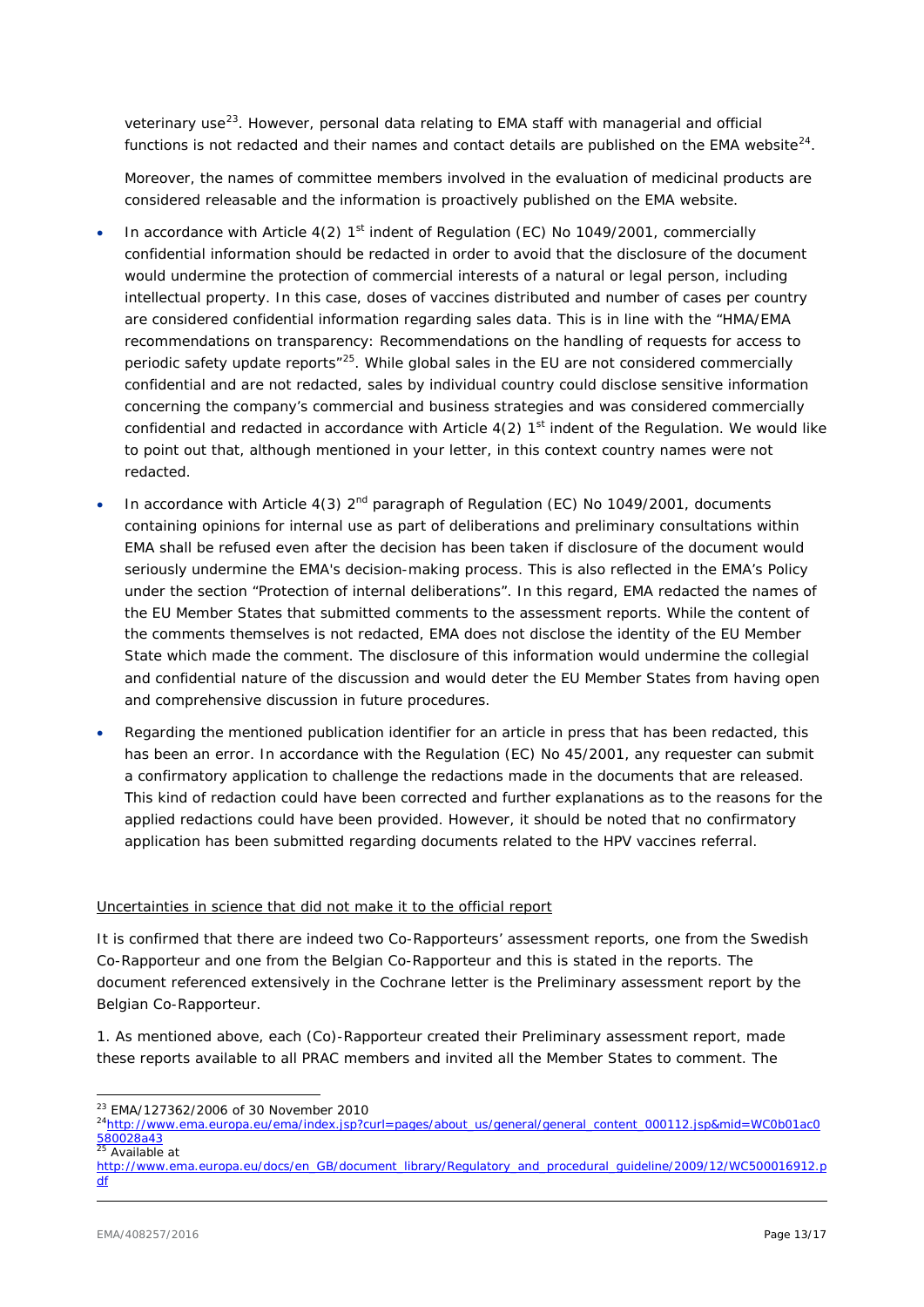recommendations included in the Preliminary report are based on the initial evaluation of the data received, before considering the comments from EU Member States, and from consulted experts. The PRAC (Co)-Rapporteur has reconsidered their position following the interaction with the previously named stakeholders; this updated position was reflected in the joint report. The PRAC reached its scientific recommendation by consensus following the plenary discussion. The recommendation was presented in the final PRAC assessment report. The PRAC recommendation was endorsed by the Committee for Medicinal Products for Human Use (CHMP) who issued its Opinion following a review and a plenary discussion. The two Committees concluded that there was no evidence of a causal link between HPV vaccination and the two syndromes CRPS and POTS, at the time the referral concluded. The HPV vaccines like any other medicine carry risks. Those risks are summarised in the Product Information of the medicinal products. The information reflected in the Product Information is the result of analysis of the totality of the data made available to regulators from clinical development to use of these vaccines in millions of patients around the world. The adverse drug reactions included in the Product Information are adverse events for which a causal relationship with the vaccine was considered to be at least a reasonable possibility. So far, the benefits of the vaccines outweigh their risks in the view of the CHMP and the PRAC, as well as other regulatory authorities that have licensed the same vaccines worldwide. It is of no minor importance that all products are subject to continuous safety monitoring, and any noted concerns or changes are assessed immediately via pharmacovigilance procedures (e.g. periodic safety update reports or PSURs, or signal detection).

Kindly note that the WHO Global Advisory Committee on Vaccine Safety (GACVS), an expert clinical and scientific advisory body, has also reviewed the safety of HPV vaccines in December 2015 $^{26}$  $^{26}$  $^{26}$ .

2, 3 and 5. The comments quoted here are comments made by one Member State, not by the (Co)- Rapporteurs of the procedure. The comments were considered and discussed by the (Co)-Rapporteurs in their Updated assessment report. The final PRAC assessment report was adopted by consensus; therefore the Member State that raised the original comment considered that it was sufficiently addressed.

There is no explicit agreement in the assessment reports (draft or final) from the (Co)-Rapporteurs, with any of Dr Brinth's statements or with the conclusion of her publications, apart from the following: "*Taken together; it is agreed with the authors that this case series does not provide sufficient data to establish a reasonable possibility of a causal relation between the HPV vaccine and POTS.*"

The PRAC as a whole taking into account the totality of the data presented, and using well-established methods for signal detection, reached by consensus its scientific recommendation. In addition the PRAC specifically recommended individual follow-up of CRPS or POTS reports to determine relevant clinical characteristics, to identify possible cases of POTS and CRPS based on broad search strategies including outcome details and to compare reporting rates against available information on the known epidemiology of POTS and CRPS.

4. In the first and fourth paragraphs, the statements of the Belgian Co-Rapporteur are presented. As noted before, these statements represent the view of the Co-Rapporteur, which were then resolved in the course of the procedure as the discussion evolved and all the elements and evidence were brought together. The final PRAC assessment report was commented and endorsed by the three (Co)- Rapporteurs and ultimately by the whole PRAC, and subsequently by the CHMP. The individual (Co)- Rapporteurs' assessment reports represent the view of individual teams at intermediate phases of the procedure. They, thus, constitute interim reports, which undergo several modifications during the procedure, hence they are not published. The individual (Co)-Rapporteurs' views as reflected in the preliminary reports are then discussed among all PRAC members and the view of the whole PRAC is

<span id="page-13-0"></span> <sup>26</sup> *[http://www.who.int/vaccine\\_safety/committee/topics/hpv/en/](http://www.who.int/vaccine_safety/committee/topics/hpv/en/)*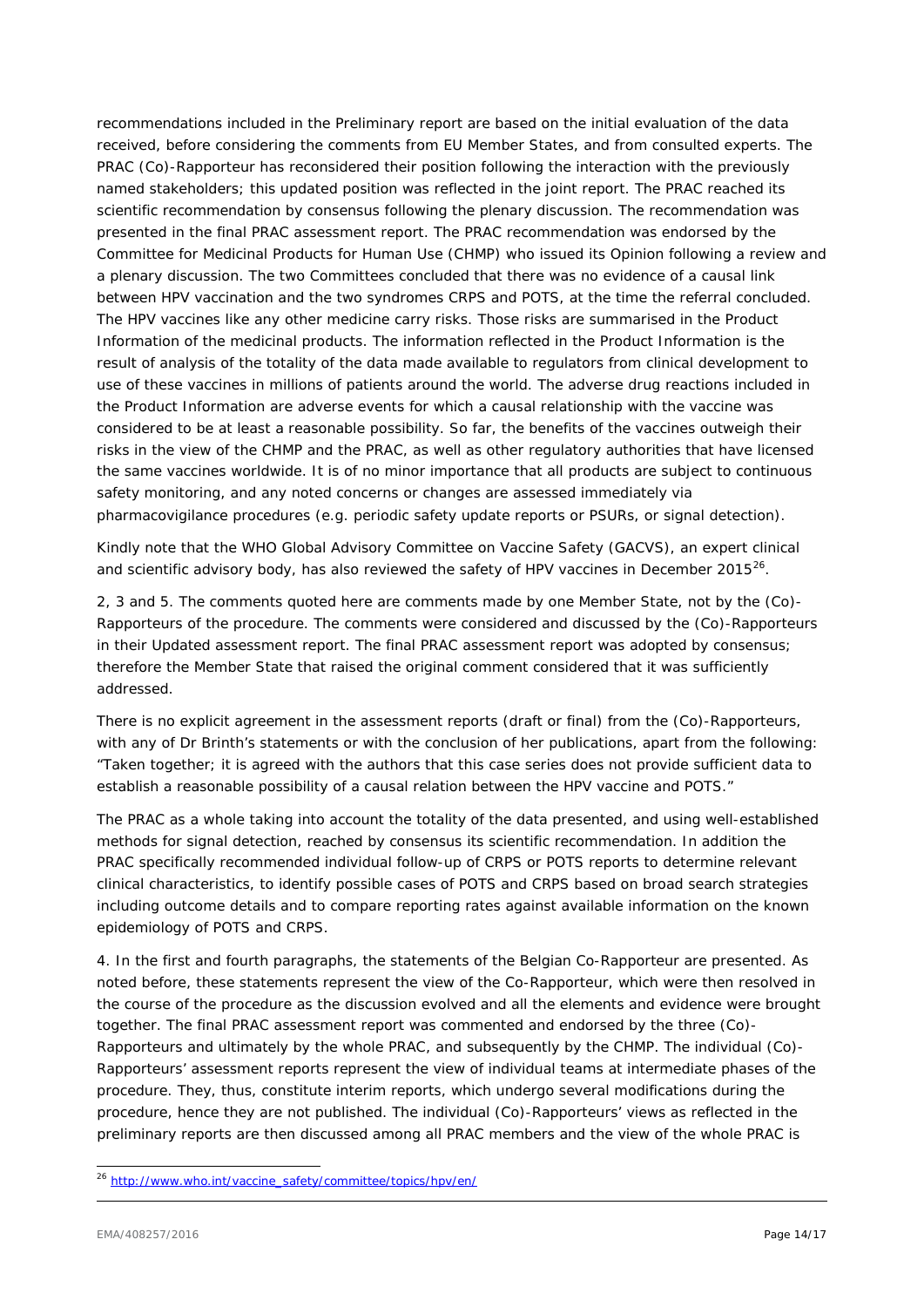then reflected in the final PRAC assessment report, representing a summary of the overall assessment. As already mentioned, divergent views are always reflected in the final report, should any be raised.

Specifically concerning the criticism on the preliminary divergent view of the Belgian (Co)-Rapporteur which was subsequently changed and reflected differently in the joint report, it should be clarified that in their preliminary assessment, the Belgian (Co)-Rapporteur considered that the evidence did not permit either to conclude or to exclude an association with CRPS and, based on this preliminary view, proposed a PASS to gain further evidence on the potential association. The SAG experts considered a PASS although feasible to be conducted, was unlikely to produce robust results given the difficulties in identifying the cases and the potential biases. Taking into consideration this element and the overall SAG discussion, as well as their updated view on the causality assessment, the Belgian Co-Rapporteur reconsidered the need for a study to be requested from the manufacturers.

For second and third paragraphs, please see response to points 2, 3 and 5 above.

6. The views expressed by the (Co)-Rapporteurs and by the PRAC with regard to the Brinth data represent a critical assessment of the data and the type of study from a purely scientific perspective. and in no way it is intended to undermine -or endorse- the credibility of any expert. Such views may or may not be shared by all parties, but nevertheless they remain the views of the PRAC.

7. In this point the Cochrane letter presents the view of members of public who submitted spontaneous information which were included in the Belgian Co-Rapporteur's assessment report. This reinforces the general position and the common practice that all data submitted in relation to this review have been shared with all PRAC members and was assessed, regardless of the source of the information.

It is not the position of the EMA and its committees that the HPV vaccines are without any risk, nor would this be true for any medicinal product that is on the market. As already clarified, it is a matter of balance between benefits and risks and it is acknowledged that the evaluation needed to conclude on this balance can be extremely complex. Moreover presenting in a short report how the whole of the available evidence has been assessed and weighed to reach those conclusions may also be complex. EMA is striving to always improve the quality and clarity of its assessment reports to ensure maximum transparency, so that the European public can see how decisions were made. It also aims to fairly represent the open and thorough way in which European experts work at EMA.

# Conflicts of interest

1. The EMA has thoroughly and critically reviewed the data and analyses presented by the MAHs, and all other information available. This means an in-depth assessment which is performed by multiple experts who can ask for any clarification or additional information that is required. Moreover, EMA also relied on various confirmatory sources of information such as published literature and data from pharmacovigilance databases.

Companies have the legal obligation to provide all available data they have in their possession to the regulatory authorities and there are mechanisms in place to ensure that this is abided by.

2. EMA takes due care to ensure that its scientific committee members and experts, including SAG members and experts, do not have any financial or other interests that could affect their impartiality.

EMA has a policy $27$  on the handling of declarations of interests of scientific committees' members and experts.

<span id="page-14-0"></span> <sup>27</sup> ttp://www.ema.europa.eu/docs/en\_GB/document\_library/Other/2010/10/WC500097905.pdf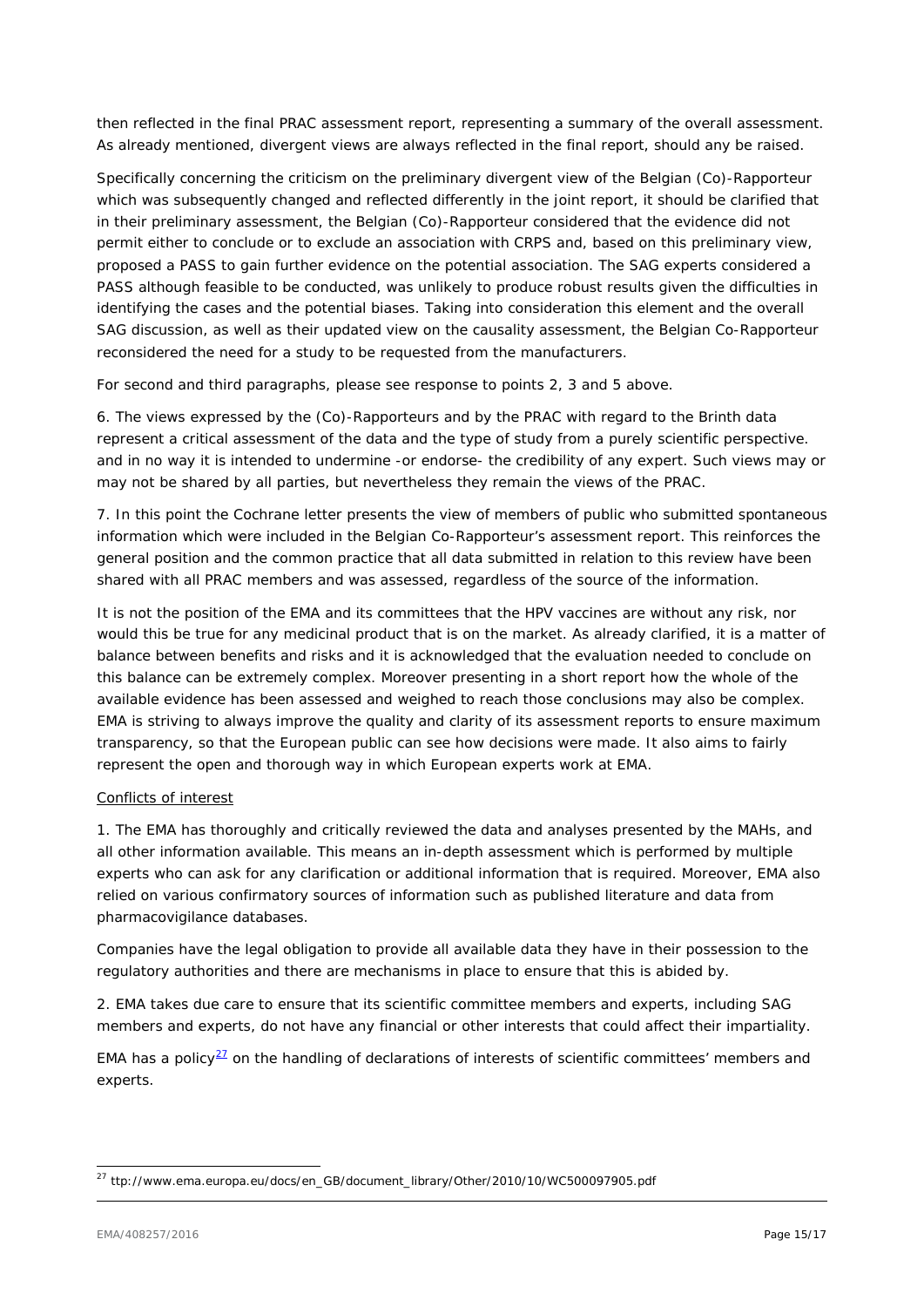Each expert has to make a declaration of interests (annually or earlier if their interest change) which EMA's secretariat scrutinises and assigns an interest level based on whether the expert has any interests in pharmaceutical industry, and whether these are direct or indirect.

After assigning an interest level, the level of participation in the EMA's activities is determined by 3 factors: the nature of the declared interest, the timeframe during which such interest occurred, as well as the type of activity that the expert will be undertaking.

The overall principles of the policy can be summarised as follows:

• Current direct interests in pharmaceutical industry, i.e. current employment, current consultancy, current strategic advisory role and current financial interests are incompatible with involvement in any EMA activity. There are however two exceptions:

i) current consultancy for an individual medicinal product and current strategic advisory role for an individual medicinal product are allowed for SAG and *ad hoc* expert group Chairs, members and experts, but restrictions on involvement apply (i.e. the expert cannot participate in any activity regarding the declared product) and

ii) current consultancy, current strategic advisory role and current financial interests are allowed for an expert witness who's involvement is limited to testifying and giving specialist advice on a specific issue by providing information and replying to any questions only, but with no involvement in the final discussion or deliberations on the issue.

Past direct interests, e.g. past employment, past consultancy, past strategic advisory role and past financial interests, as well as current or past indirect interests, e.g. principal investigator, investigator, grant/other funding to organisation/institution and close family member interests are allowed, but may result in restrictions in involvement depending on their nature, their timeframe of occurrence and the type of activity.

In the interest of transparency, the declarations of interests and curriculum vitae of experts are published on the EMA's website and the outcome of their evaluation and the applicable restrictions are included in meetings' minutes.

We would like to assure you that the policy was correctly applied to the participants of the SAG meeting on HPV vaccines which took place on 21 October 2015. The declarations of interests were evaluated and restrictions on experts' involvement were applied based on the principles described above.

In line with the policy, experts who had declared current direct interests in a pharmaceutical company or for a particular medicinal product were allowed to participate in the SAG meeting:

- with restrictions resulting in either exclusion from the final deliberations or involvement as 'expert witness' ( this role was limited to testifying and giving specialist advice on this specific issue by providing information and replying to any questions only), or
- with no restrictions (if the interests declared did not present a potential conflict of interest with respect to the specific topic discussed at this SAG meeting)

Experts who declared past direct interests and indirect interests were allowed to participate in the meeting with or without restrictions. Where restrictions applied (if the interests declared presented a potential conflict of interest with respect to the specific topic discussed at this SAG meeting), those experts were not allowed to participate in the final discussion and decision.

We would also like to highlight to you that the format of participation for Enrica Alteri at the hearing on HPV vaccine safety at the Danish Parliament on 17 December 2015 was agreed ahead of the hearing